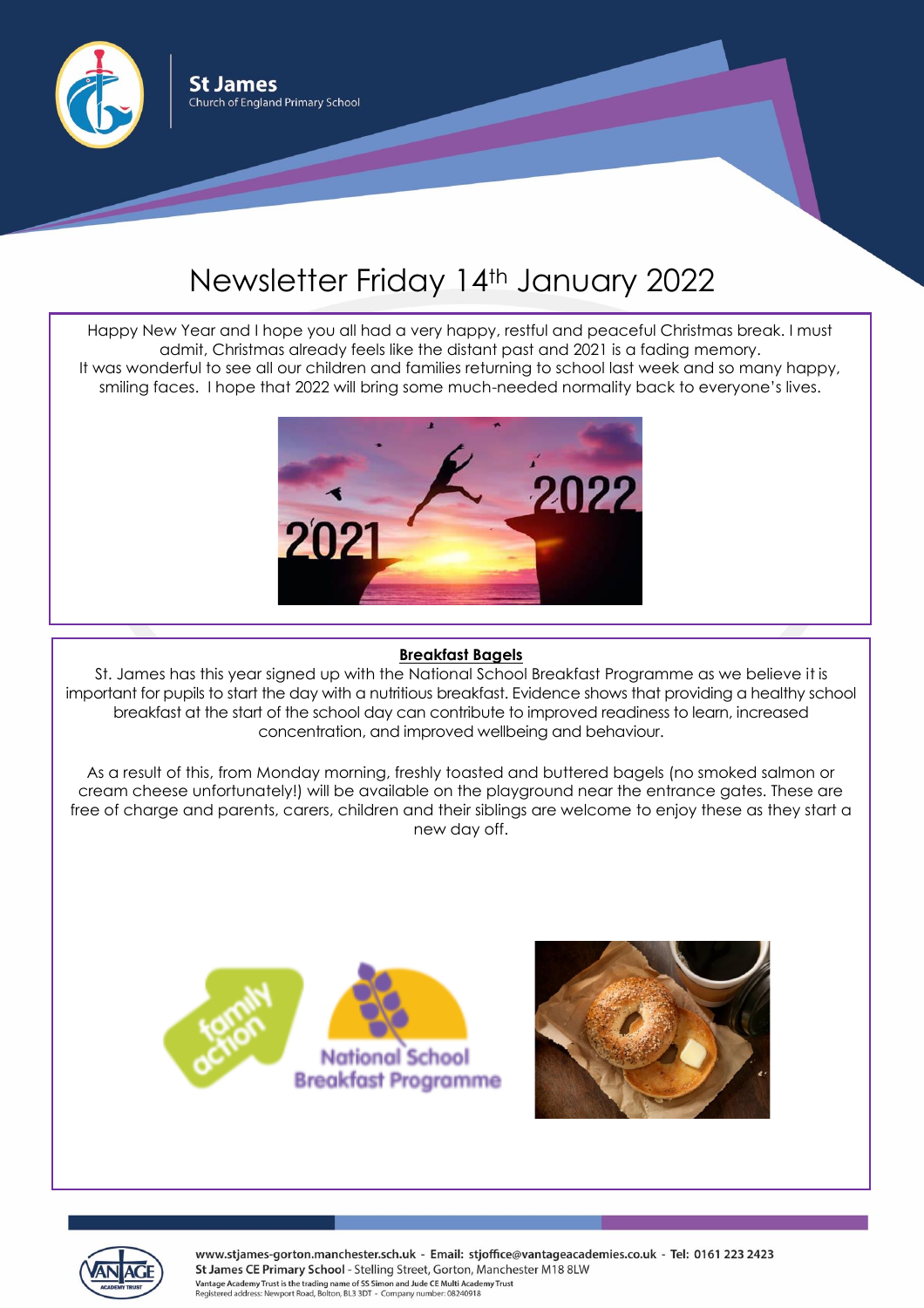

## **After School Clubs**

This term, the following clubs will be running after school. All clubs finish at 4pm and children should be picked up at the designated pick-up spot. are.

| <b>Term</b>       | Club                    | Year<br><b>Groups</b> | <b>Run By</b>          | Day        | <b>Time</b>      | Pick up<br>spot        |
|-------------------|-------------------------|-----------------------|------------------------|------------|------------------|------------------------|
| Spring 1          | Sign Language           | KS <sub>2</sub>       | <b>Miss</b><br>Sampson | Monday     | $3:15 -$<br>4:00 | Main Gate              |
| Spring 1          | Multi-sports            | Y1                    | Mr. Smith              | Monday     | $3:15 -$<br>4:00 | Main Gate              |
| Spring 1          | Cooking                 | <b>RP</b>             | Mrs<br>Warner          | Monday     | $3:15 -$<br>4:00 | <b>RP</b><br>Classroom |
| Spring 1<br>and 2 | Cheerleading            | <b>Y4, 5 and</b><br>6 | Miss Drake             | Tuesday    | $3:15-$<br>4:00  | Main Gate              |
| Spring 1          | Football                | Y3                    | Mr. Smith              | Tuesday    | $3:15 -$<br>4:00 | Main Gate              |
| Spring 1          | <b>Ball Games</b>       | Y4                    | Mr. Smith              | Wednesday  | $3:15 -$<br>4:00 | Main Gate              |
| Spring 1          | <b>Team Building</b>    | Year 6                | Mr. Smith              | Thursday   | $3:15 -$<br>4:00 | Main Gate              |
| Spring 1          | Dodgeball               | Year 5                | Mr. Grant              | Thursday   | $3:15 -$<br>4:00 | Main Gate              |
| Spring 2          | Japanese and<br>Origami | <b>TBA</b>            | Mr.<br>Connolly        | <b>TBA</b> | $3:15 -$<br>4:00 | Main Gate              |
| Spring 2          | <b>Board Games</b>      | UKS <sub>2</sub>      | Mr.<br>Gurney          | Tuesday    | $3:15 -$<br>4:00 | Main Gate              |

**Choir is currently on hold due to COVID but will resume soon.**



www.stjames-gorton.manchester.sch.uk - Email: stjoffice@vantageacademies.co.uk - Tel: 0161 223 2423 St James CE Primary School - Stelling Street, Gorton, Manchester M18 8LW<br>Vantage Academy Trust is the trading name of SS Simon and Jude CE Multi Academy Trust<br>Registered address: Newport Road, Bolton, BL3 3DT - Company num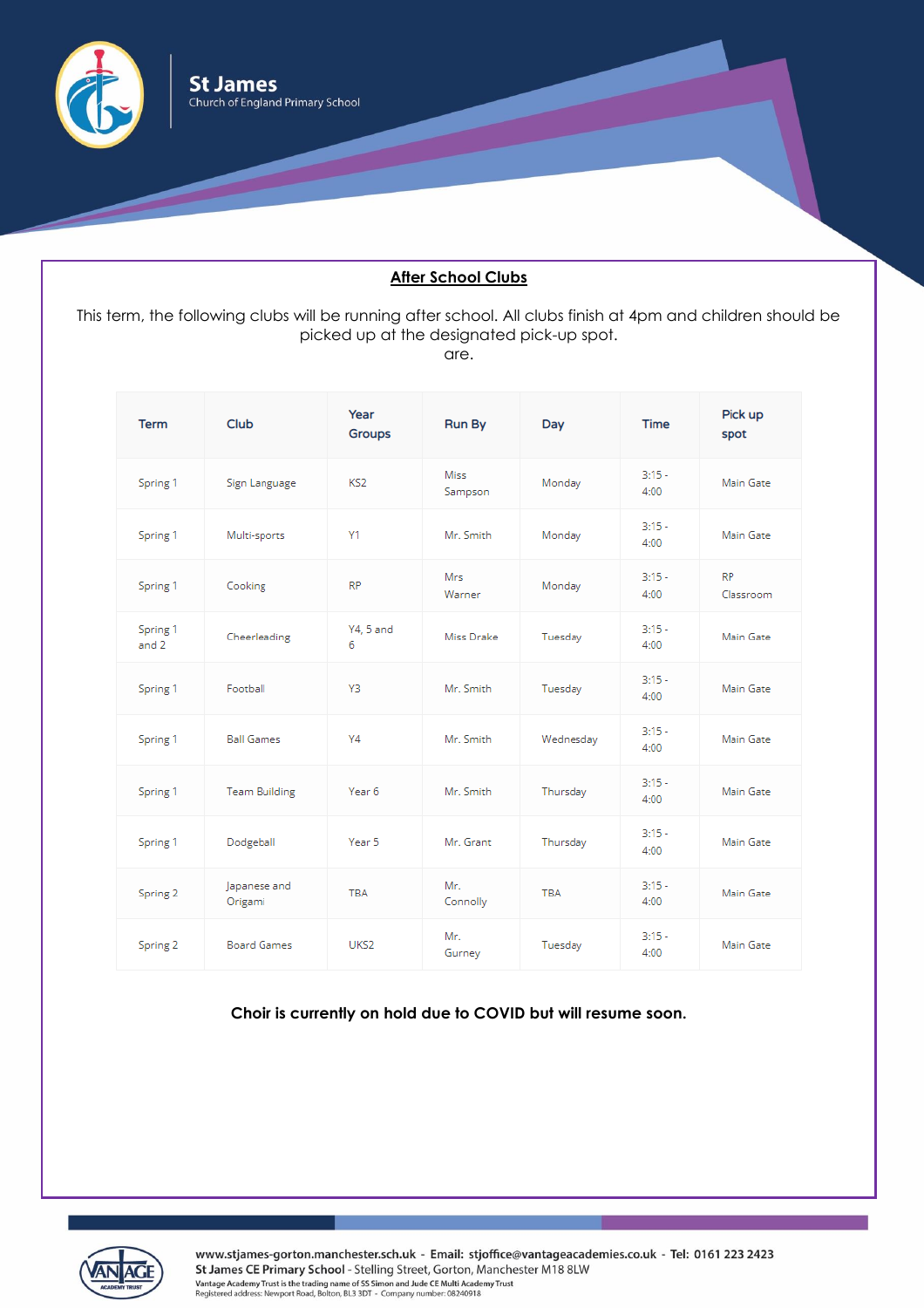

| <b>Monday</b> | <b>Tuesdav</b> | Wednesday    | <b>Thursday</b> | Friday         |
|---------------|----------------|--------------|-----------------|----------------|
|               |                | $\sim$<br>ບປ | nr<br>∠⊾        | $\overline{a}$ |

We appreciate that mornings can be hectic and stressful at times but please try to ensure you are at school before the gates close at 9:00am.

## **Future Olympians**

On Monday, 10<sup>th</sup> January, Mr. Smith and Miss Deegan accompanied a group of Year 5 and 6 children to the Citywide Athletics finals.

Not only did our children represent our school brilliantly, they managed to come 3<sup>rd</sup> out of 150 other schools.

The children competed in a range of track and field events and demonstrated superlative skills and impeccable sportsmanship.

A **HUGE CONGRATULATIONS** to all the children who took part and a thank you from me for being such incredible ambassadors for St. James. We are all very proud of you!





www.stjames-gorton.manchester.sch.uk - Email: stjoffice@vantageacademies.co.uk - Tel: 0161 223 2423 St James CE Primary School - Stelling Street, Gorton, Manchester M18 8LW Vantage Academy Trust is the trading name of SS Simon and Jude CE Multi Academy Trust Registered address: Newport Road, Bolton, BL3 3DT - Company number: 08240918